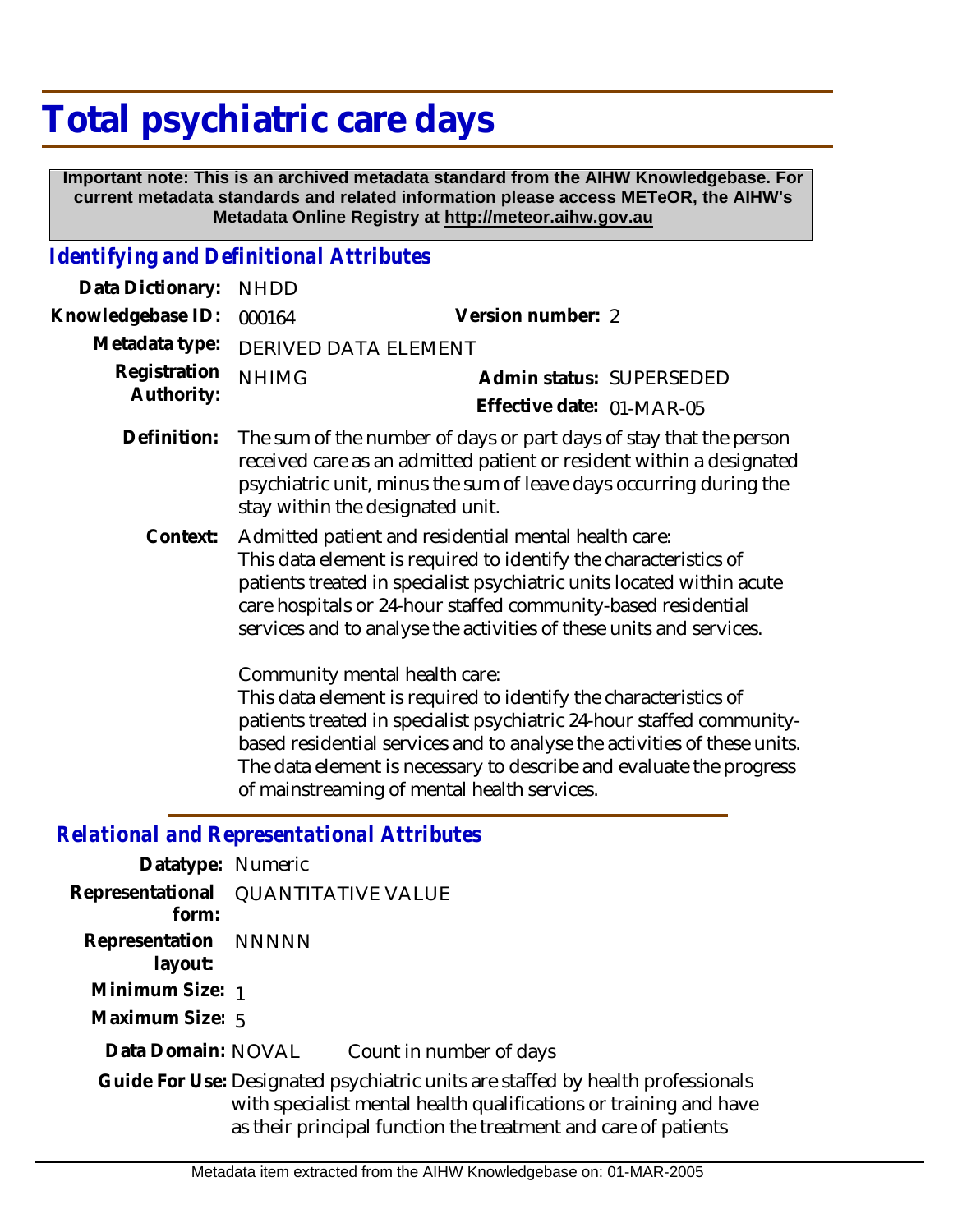affected by mental disorder. The unit may or may not be recognised under relevant State and Territory legislation to treat patients on an involuntary basis. Patients are admitted patients in the acute and psychiatric hospitals and residents in community based residences.

#### Public acute care hospitals:

Designated psychiatric units in public acute care hospitals are normally recognised by the State/Territory health authority in the funding arrangements applying to those hospitals.

#### Private acute care hospitals:

Designated psychiatric units in private acute care hospitals normally require license or approval by the State/Territory health authority in order to receive benefits from health funds for the provision of psychiatric care.

#### Psychiatric hospitals:

Total psychiatric care days in stand-alone psychiatric hospitals are calculated by counting those days the patient received specialist psychiatric care. Leave days and days on which the patient was receiving other care (eg specialised intellectual ability or drug and alcohol care) should be excluded.

Psychiatric hospitals are establishments devoted primarily to the treatment and care of admitted patients with psychiatric, mental or behavioural disorders. Private hospitals formerly approved by the Commonwealth Department of Health under the Health Insurance Act 1973 (Commonwealth) (now licensed/approved by each State/Territory health authority), catering primarily for patients with psychiatric or behavioural disorders are included in this category.

#### Community-based residential services:

Designated psychiatric units refers to 24-hour staffed communitybased residential units established in community settings that provide specialised treatment, rehabilitation or care for people affected by a mental illness or psychiatric disability. Special psychiatric units for the elderly are covered by this category, including psychogeriatric hostels or psychogeriatric nursing homes. Note that residences occupied by admitted patients located on hospital grounds, whether on the campus of a general or stand-alone psychiatric hospital, should be counted in the category of admitted patient services and not as communitybased residential services.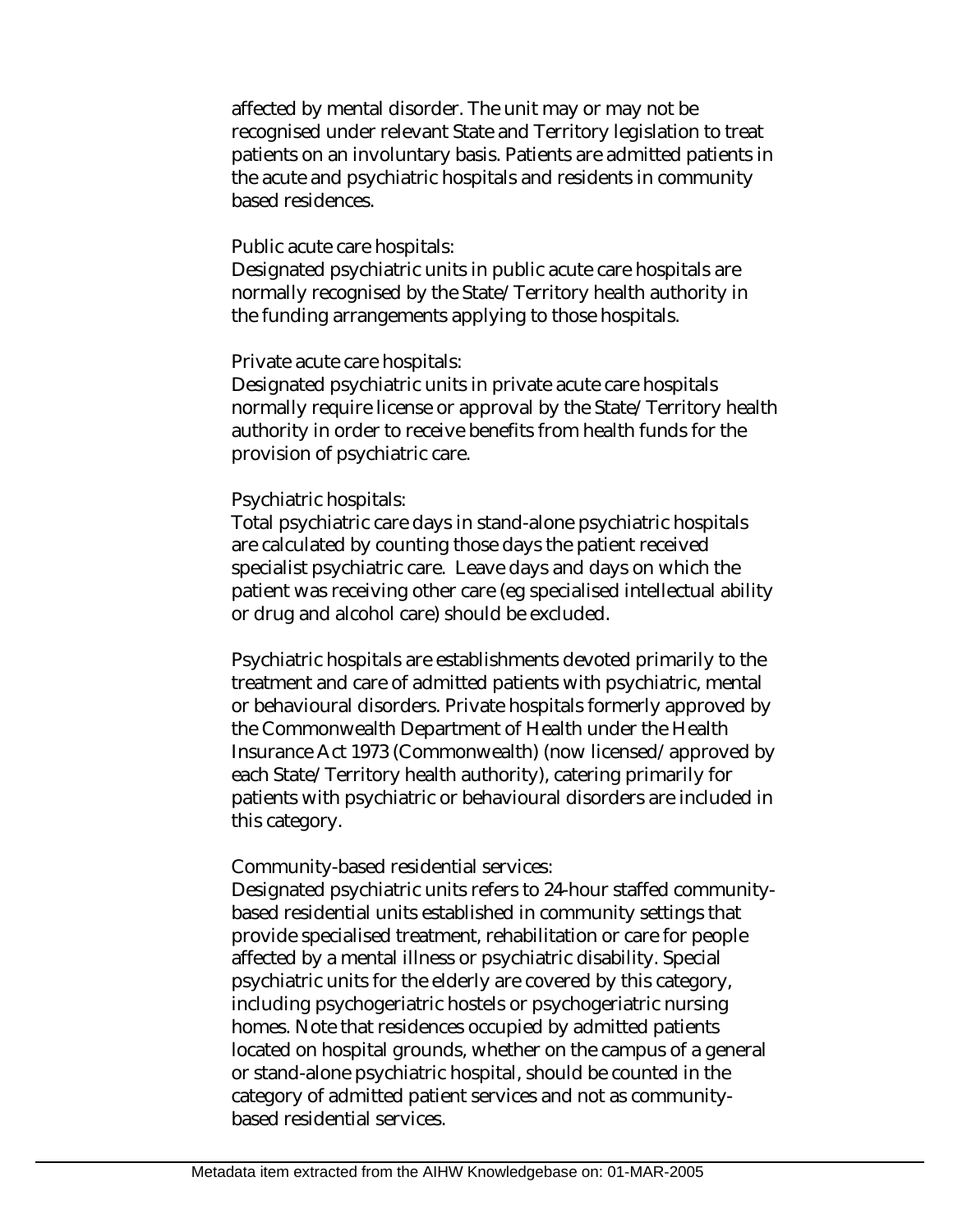Counting of patient days and leave days in designated psychiatric units should follow the standard definitions applying to these items.

 For each period of care in a designated psychiatric unit, total days is calculated by subtracting the date on which care commenced within the unit from the date on which the specialist unit care was completed, less any leave days that occurred during the period.

Total psychiatric care days in 24-hour community-based residential care are calculated by counting those days the patient received specialist psychiatric care. Leave days and days on which the patient was receiving other care (e.g. specialised intellectual ability or drug and alcohol care) should be excluded.

Admitted patients in acute care:

Commencement of care within a designated psychiatric unit may be the same as the date the patient was admitted to the hospital, or occur subsequently, following transfer of the patient from another hospital ward. Where commencement of psychiatric care occurs by transfer from another ward, a new episode of care may be recorded, depending on whether the care type has changed (see data element Care type). Completion of care within a designated psychiatric unit may be the same as the date the patient was discharged from the hospital, or occur prior to this on transfer of the patient to another hospital ward. Where completion of psychiatric care is followed by transfer to another hospital ward, a new episode of care may be recorded, depending on whether the care type has changed (see data element Care type). Total psychiatric care days may cover one or more periods in a designated psychiatric unit within the overall hospital stay.

Accurate counting of total days in psychiatric care requires periods in designated psychiatric units to be identified in the person-level data collected by State or Territory health authorities. Several mechanisms exist for this data field to be implemented.

- Ideally, the new data field should be collected locally by hospitals and added to the unit record data provided to the relevant State/Territory health authority.

- Acute care hospitals in most States and Territories include details of the wards in which the patient was accommodated in the unit record data provided to the health authority. Local